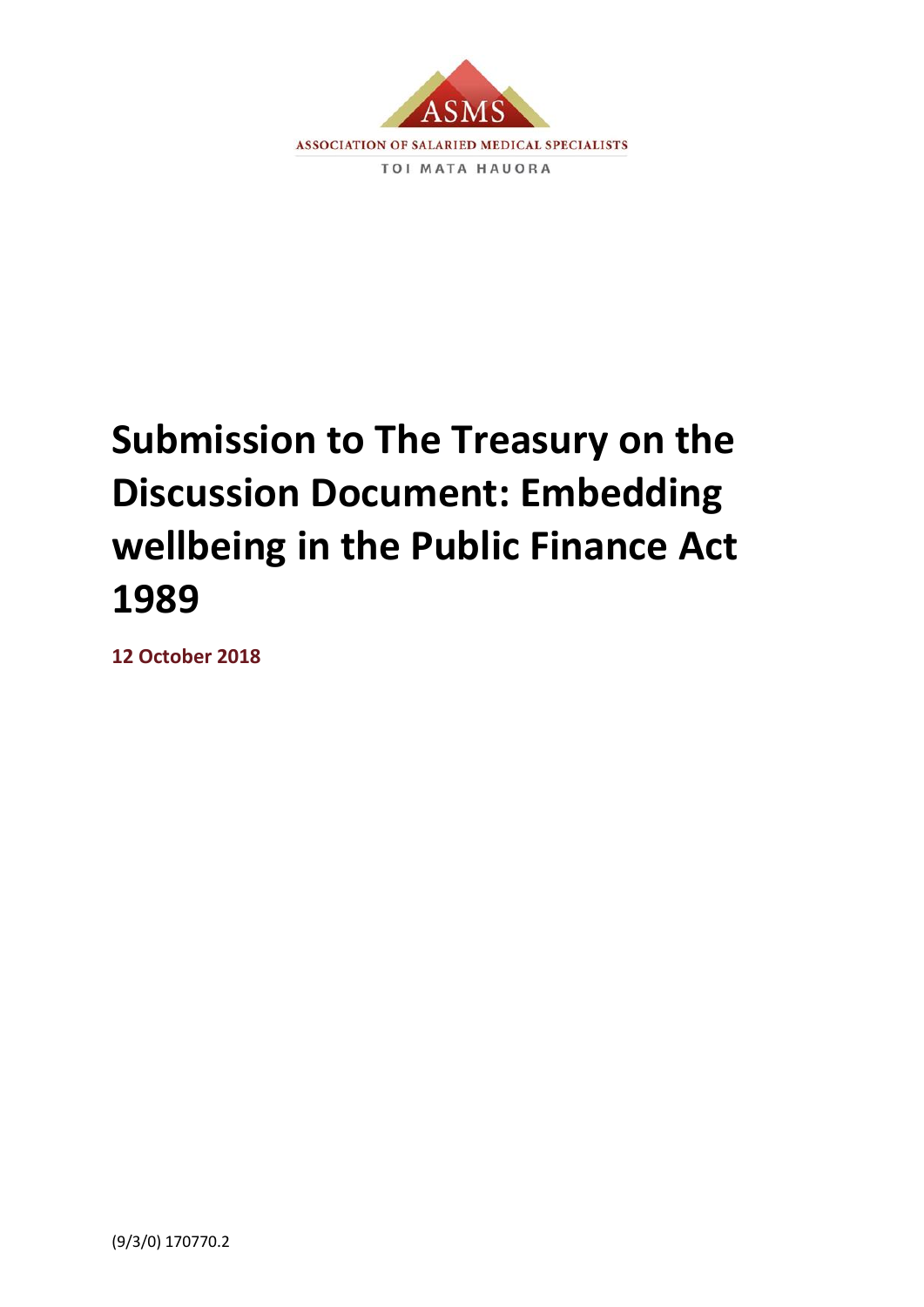#### **Introduction**

This submission reflects one of the key policy roles of the Association of Salaried Medical Specialists (ASMS) of promoting policies which support the development and maintenance of a high quality public health service and a healthy population. It is presented in three sections, each beginning with the set of questions asked in the Discussion Document.

### **Background**

The Association of Salaried Medical Specialists is the union and professional association of salaried senior doctors and dentists employed throughout New Zealand. We were formed in April 1989 to advocate and promote the common industrial and professional interests of our members and we now represent over 4,600 members, most of whom are employed by District Health Boards (DHBs) as medical and dental specialists, including physicians, surgeons, anaesthetists, psychiatrists, oncologists, radiologists, pathologists and paediatricians.

Over 90% of all DHB permanently employed senior doctors and dentists eligible to join the ASMS are in fact members. Although most of our members work in secondary and tertiary care (either as specialists or as non-vocationally registered doctors or dentists) in the public sector, a small but significant and growing number work in primary care and outside DHBs. These members, many of whom are general practitioners, are employed by the New Zealand Family Planning Association, ACC, hospices, community trusts, Iwi health authorities, union health centres and the New Zealand Blood Service.

The ASMS promotes improved health care for all New Zealanders and recognition of the professional skills and training of our members, and their important role in health care provision. We are committed to the establishment and maintenance of a high quality, professionally-led public health system throughout New Zealand.

The ASMS is an affiliate of the New Zealand Council of Trade Unions.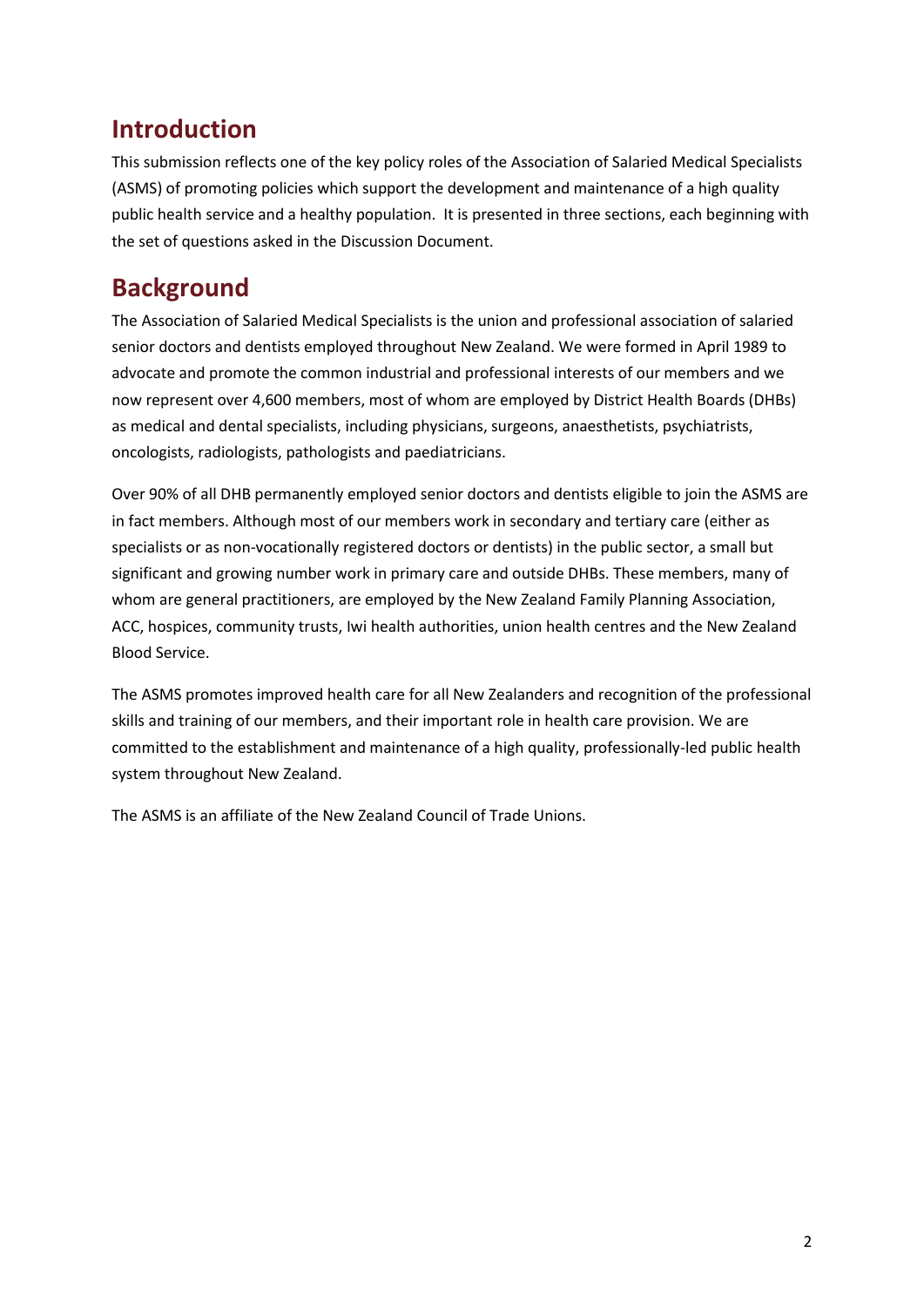#### **Proposal to create enduring wellbeing requirements:**

#### **To report on wellbeing objectives**

- *Do you agree with the proposal to require the Government to set out how its wellbeing objectives, along with its fiscal objectives, will guide its Budget decisions? Why or why not?*
- *What do you think are the main impacts of implementing this proposal?*
- *What else does the Government need to consider when making the proposed changes, eg, to retain sufficient flexibility for future Governments to adapt their approach to wellbeing in response to changing circumstances or new information?*

We agree with the proposal to require the Government to set out its wellbeing objectives to help guide Budget decisions. As the Discussion Document says, the purpose of growing our economy is to improve the wellbeing and living standards of New Zealanders and the natural resources that sustain us. Consideration of wellbeing objectives alongside fiscal objectives enables a better balance towards such an approach.

The impact of the proposal would depend on *how* fiscal and wellbeing objectives are balanced and the extent to which each Government is committed to ensuring a reasonable balance is maintained, bearing in mind that many of the important objectives are likely to require long-term commitment.

Just as Members of Parliament are collaborating across party lines in response to climate change, consideration could be given to obtaining support for this wellbeing proposal from the parliamentary Opposition. Again as the Discussion Document points out, there is no guarantee that future Governments would continue to consider wellbeing objectives in Budget decisions. The legislative "flexibility to articulate how [each Government] thinks about wellbeing", could have the effect of putting the brakes on long-term programmes to improve wellbeing – for example, addressing the range of well documented determinants of ill health. Nor is there any guarantee that a future Government would not rescind the proposed changes to legislation. The Opposition's support for this policy approach would clearly help to ensure it is firmly embedded in the years ahead and would help to ensure greater confidence in committing to longer-term programmes that may not necessarily produce significant gains in the short term. Rejection by the Opposition of this proposed approach would at least provide some clear policy distinction for the New Zealand public to consider at election time.

Further, we believe poor standards of wellbeing among sections of the population, due in part to unmet health need (including delays in treatment), are a substantial but unacknowledged 'debt', socially and economically. Conversely, the compelling evidence that greater investment in the health system, when used wisely, will lead to a healthier economy as well as a healthier population.

Given the current taxation approaches are under review, there is an opportunity to introduce a new taxation policy to increase government revenue to enable greater investment in health care and to contribute to cross-sector illness prevention and health promotion strategies, such as reducing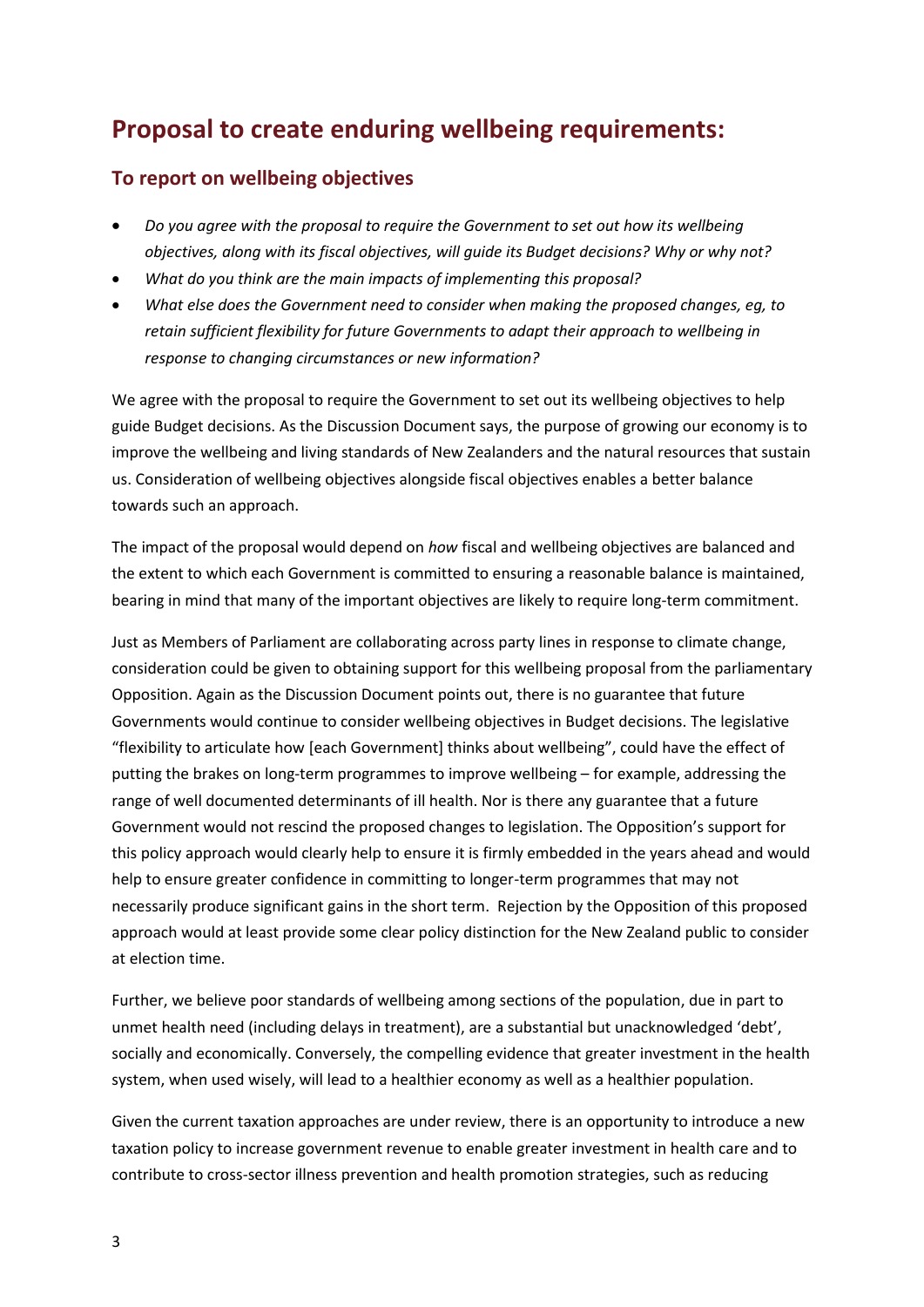poverty and encouraging healthy eating. In short, a taxation policy that enables greater investment in health care and addresses the key determinants of ill health, would make a positive contribution to GDP and New Zealanders' wellbeing.

We note that of the 10 (mostly northern European) countries rated most highly for converting economic growth into wellbeing, reported by the World Economic Forum, all bar one in 2016 had tax revenues above 36% of GDP, with six countries topping 40% of GDP, (while New Zealand's was 32%). There is a similar gap between these countries' level of government expenditure and that of New Zealand's. The Government's fiscal policy priority of capping government spending at 30% of GDP in order to reduce government debt appears to seriously undermine the potential for the Government's vision of wellbeing. It is also inconsistent with the proposed policy intent of creating a better financial-wellbeing balance.<sup>i</sup>

#### **To report on wellbeing indicators**

- *Do you agree with the proposal to require the Treasury to report on wellbeing indicators, alongside macroeconomic and fiscal indicators? Why or why not?*
- *Which of the options do you think best meets the objective to create consistent, meaningful, and enduring reporting on wellbeing indicators? Why?*
- *What do you think are the main impacts of implementing this proposal?*

We support the proposal for wellbeing indicators to be reported alongside macroeconomic and fiscal indicators but we do not agree it should be left to Treasury officials "to identify appropriate wellbeing measures, using their best professional judgment". Too often we have observed how the promotion of evidence-based policy becomes in practice 'policy-based evidence', which occurs in part when the forming of evidence is distorted by existing policy preoccupations.

We appreciate that some wellbeing indicators will evolve over time as the evidence and data availability improve and they may need adapting as greater knowledge and experience is gained about wellbeing reporting to ensure it becomes as useful as possible.

We believe strongly that these processes around developing and deciding on wellbeing indicators must be transparent and free of any influence from Ministers. The research and evidence for establishing wellbeing indicators must have not only have legitimacy among those who set policy but also be open to public scrutiny and have the support and acceptance of the public.

A better place for such wellbeing research, evaluation and advice on data development would be an agency such as the proposed 'Independent Fiscal Institution'<sup>ii</sup> (which is subject to a separate submission process), which we believe should be accountable to Parliament rather than the Executive. Indeed, establishing an 'Independent Fiscal *and Wellbeing* Institute' would be more in keeping with this proposal to place wellbeing objectives alongside fiscal objectives. Its functions could include commissioning independent research to inform wellbeing policy and data development.